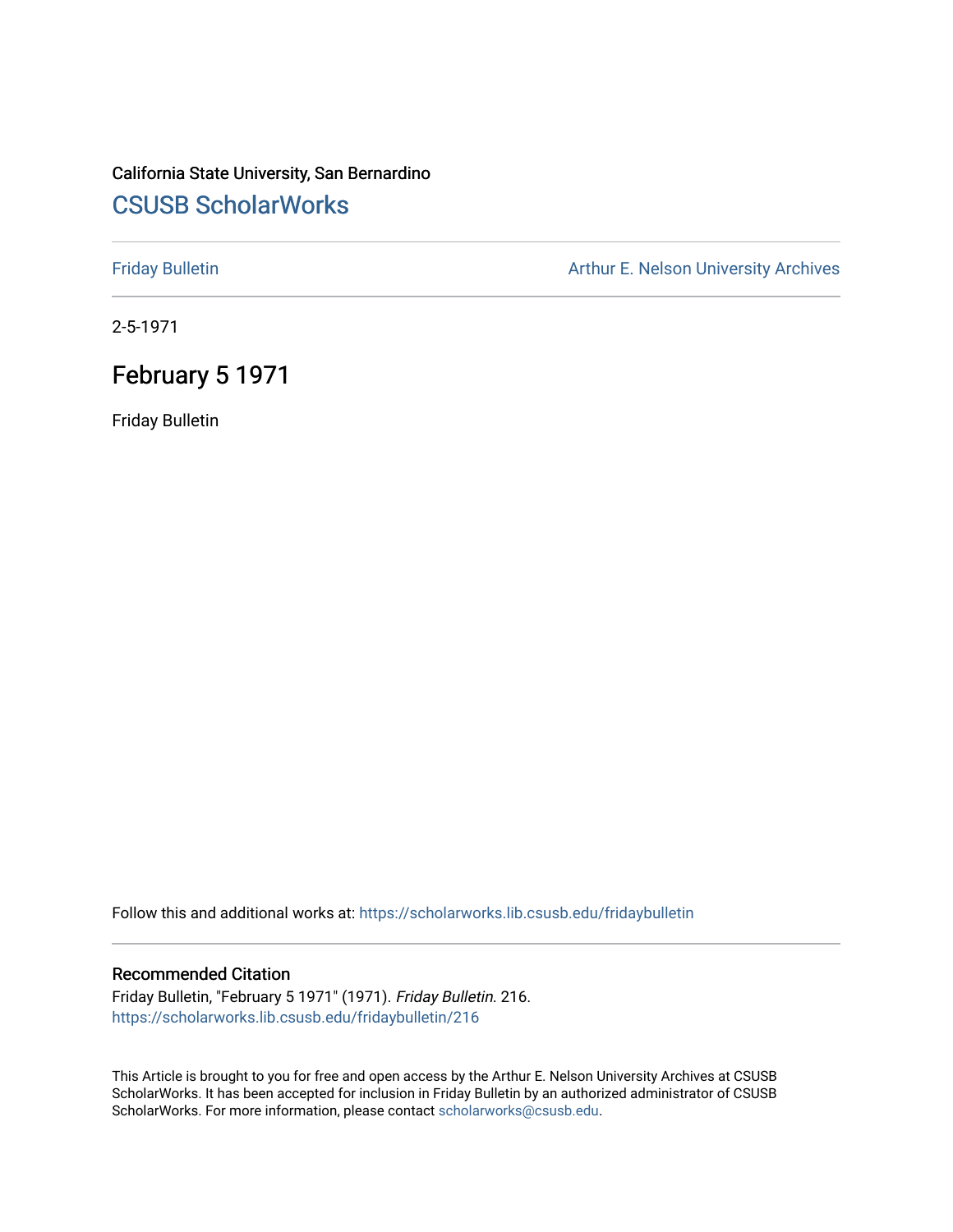**FEB 5 -1971 6ALIFORNIA STATE COLLEGE, SAN BERNARDINO** 

# **The BULLETIN** February 5, 1971

*i* 

j V r, *u*  California Etat Collega nt en Berne lino

COMMONS GETS All hurdles have been cleared and construction starts GO AHEAD FOR next month on the College's first Commons, accord-CONSTRUCTION ing to Joseph K. Thomas, Executive Dean.

The State Department of Finance is releasing \$1 million construction funds and federal bonds are being sold for the remaining s \$325,000. Bids for sale of the Housing and Urban Development bonds (HUD) will be opened February 17 at the Chancellor's Office.

The Commons will feed students who will be living in the residence halls, scheduled to open in 1972, in addition to the commuting students, faculty and staff.

The P and A Construction Co. of Torrance will perform the construction work. Fourteen months has been allowed for completion.

<sup>f</sup>*I ic "k ic*  ABBREVIATIONS, CODES Building abbreviations and codes which FOR CSCSB BUILDINGS are hereafter to be considered standard ARE NOW STANDARDIZED for all documents circulated by the College, for on or off-campus use, are

announced by Joseph K. Thomas, Executive Dean.

Dean Thomas suggests the building abbreviations be used for student and general public information and the building codes be used for intercampus use.

The abbreviations and codes previously used by offices within the campus will be discontinued and the following standardized in formation will be substituted. (In the code column, the two-letter code designates the permanent facilities and the single-letter code represents the temporary or interim facilities.)

| Building Titles              | Abbreviations | Code                  |
|------------------------------|---------------|-----------------------|
| Animal-Greenhouse            | An Grnh       | AG                    |
| <b>Biological Sciences</b>   | <b>Biol</b>   | <b>BI</b>             |
| Commons                      | Com           | CO                    |
| Heating and Air-conditioning | HAC           | HA                    |
| Library-Classroom            | Lib           | LC                    |
| Physical Education           | Phys Ed       | PE                    |
| Physical Plant               | Phys Plt      | PP                    |
|                              |               | (Continued on Page 2) |